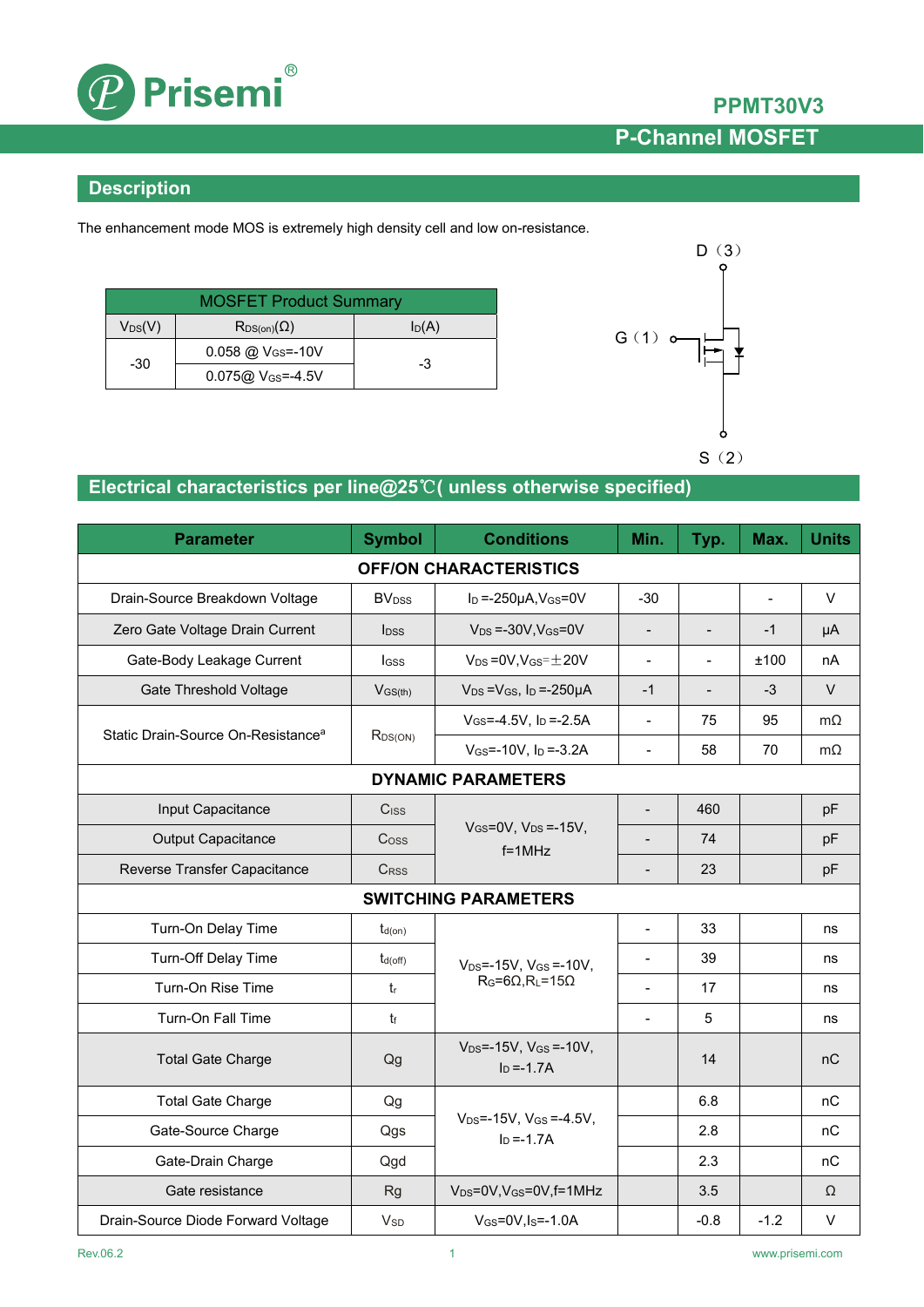## P-Channel MOSFET **PERIODIC CONTROL**

## **Absolute maximum rating@25**℃

| <b>Parameter</b>                                 | <b>Symbol</b>         | <b>Value</b>          | <b>Units</b> |              |  |
|--------------------------------------------------|-----------------------|-----------------------|--------------|--------------|--|
| Drain-Source Voltage                             | <b>V<sub>DS</sub></b> | $-30$                 | v            |              |  |
| Gate-Source Voltage                              |                       | <b>V<sub>GS</sub></b> | ±20          | V            |  |
| Continuous Drain                                 | $Ta = 25^{\circ}C$    |                       | $-3$         |              |  |
| Curren( $T_J = 150^{\circ}C$ )                   | $Ta = 70^{\circ}C$    | ID                    | $-2.5$       | A            |  |
| <b>Pulsed Drain Current</b>                      | <b>I</b> DM           | $-12$                 | A            |              |  |
|                                                  | $Ta = 25^{\circ}C$    |                       | 1.04         | W            |  |
| <b>Maximum Power Dissipation</b>                 | $Ta = 70^{\circ}C$    | $P_D$                 | 0.67         |              |  |
| Operating Junction and Storage Temperature Range |                       | TJ                    | $-55$ to 150 | $^{\circ}$ C |  |
| Thermal Resistance-Junction to Ambient           |                       | $R_{\theta,IA}$       | 120          | °C/W         |  |

### **Typical Characteristics**









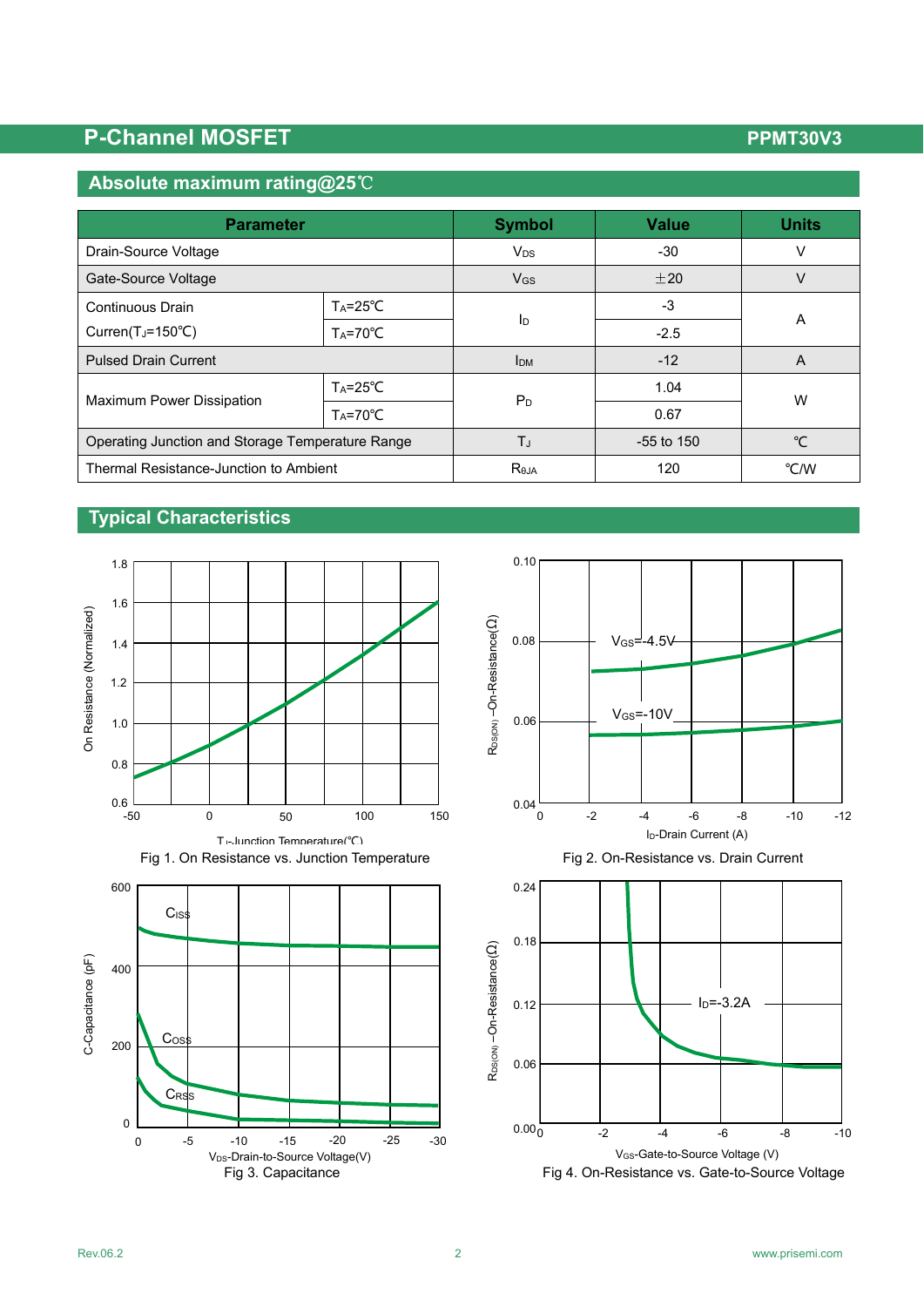## P-Channel MOSFET **PERIODE ACCEPT ACCEPT** PPMT30V3



Fig 9. Maximum Forward Biased Safe Operating Area Fig 10. Single Pulse Maximum Power Dissipation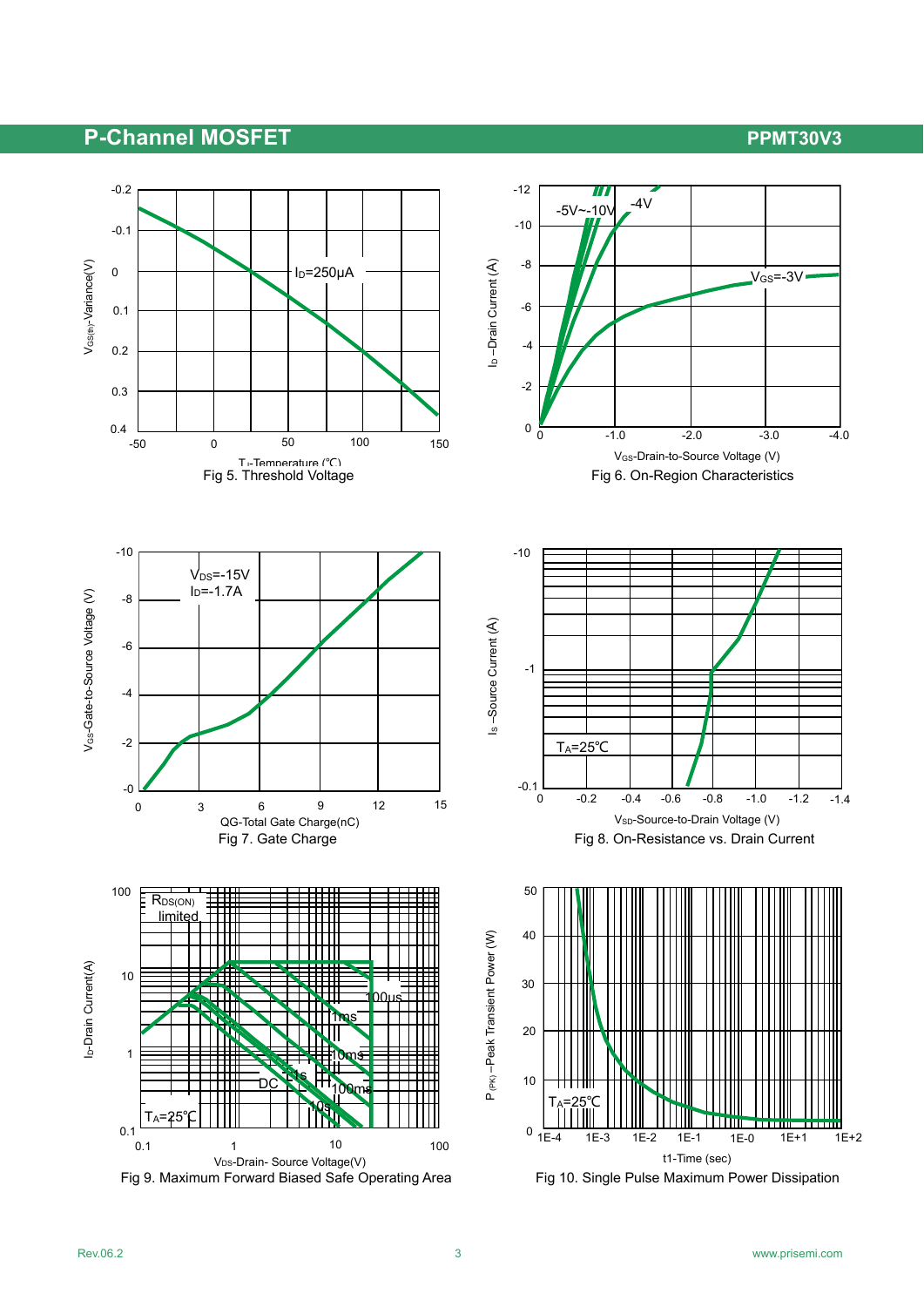## **P-Channel MOSFET P-Channel MOSFET**



Fig 11.Normalized Thermal Transient Impedance, Junction-to-Ambient

### **Product dimension(SOT-23)**



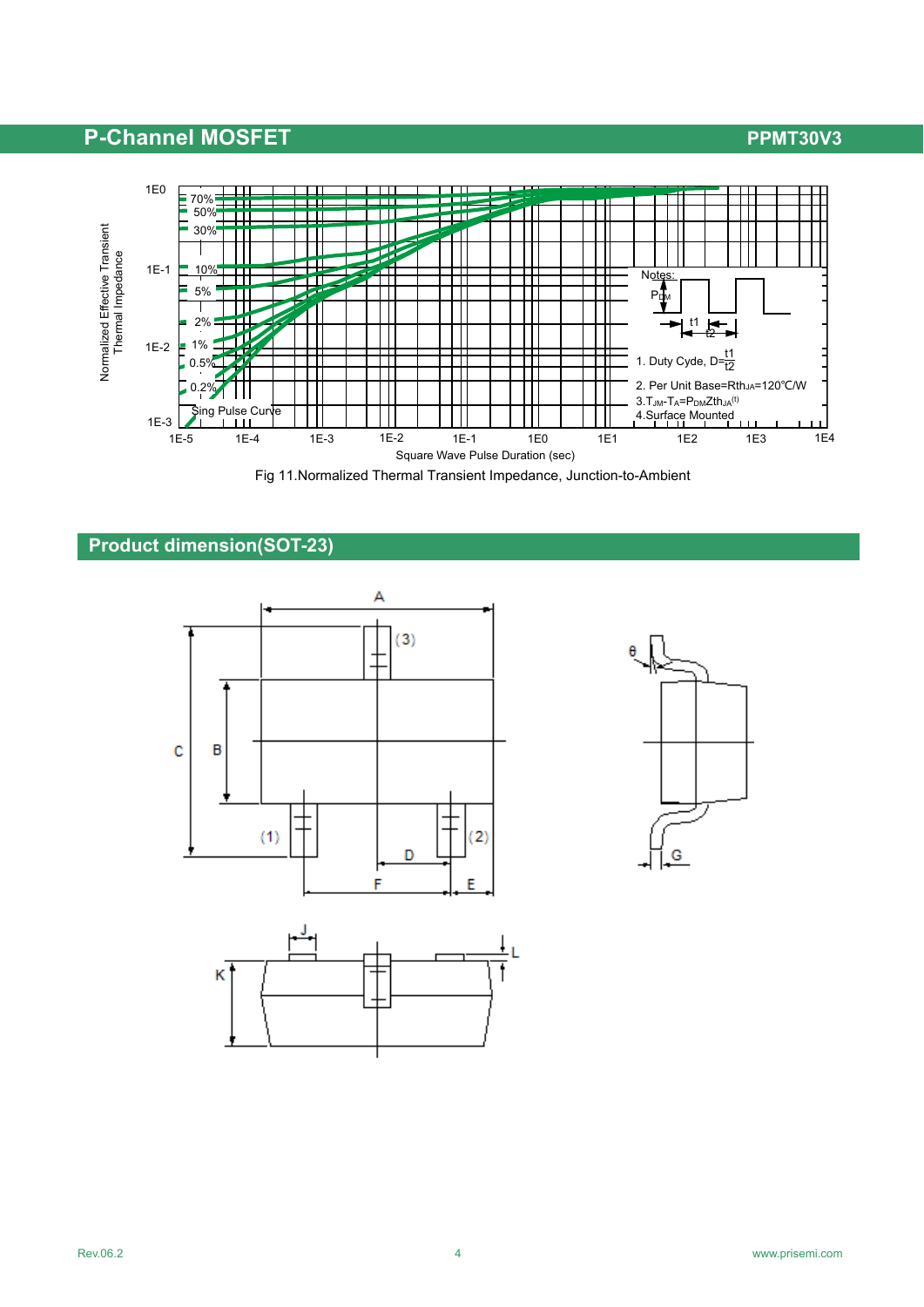# **P-Channel MOSFET P-Channel MOSFET**

|                       |             | <b>Millimeters</b> | <b>Inches</b> |              |  |
|-----------------------|-------------|--------------------|---------------|--------------|--|
| <b>Dim</b>            | <b>MIN</b>  | <b>MAX</b>         | <b>MIN</b>    | <b>MAX</b>   |  |
| Α                     | 2.72        | 3.12               | 0.107         | 0.123        |  |
| B                     | 1.10        | 1.50               | 0.043         | 0.059        |  |
| C                     | 2.10        | 2.64               | 0.083         | 0.104        |  |
| D                     | 0.95 BSC    |                    | 0.037 BSC     |              |  |
| E                     | 0.50 BSC    |                    | 0.020 BSC     |              |  |
| F                     | 1.90 BSC    |                    | 0.075 BSC     |              |  |
| G                     | 0.08        | 0.21               | 0.003         | 0.008        |  |
| J                     | 0.30        | 0.50               | 0.012         | 0.020        |  |
| K                     |             | 1.35               |               | 0.053        |  |
| L                     | 0.013       | 0.15               | 0.001         | 0.006        |  |
| $\boldsymbol{\theta}$ | $0^{\circ}$ | $10^{\circ}$       | $0^{\circ}$   | $10^{\circ}$ |  |

## **Marking information**



## **Ordering information**

| Device   | Package          | Reel | <b>Shipping</b>    |
|----------|------------------|------|--------------------|
| PPMT30V3 | SOT-23 (Pb-Free) | 70   | 3000 / Tape & Reel |

### **Load with information**